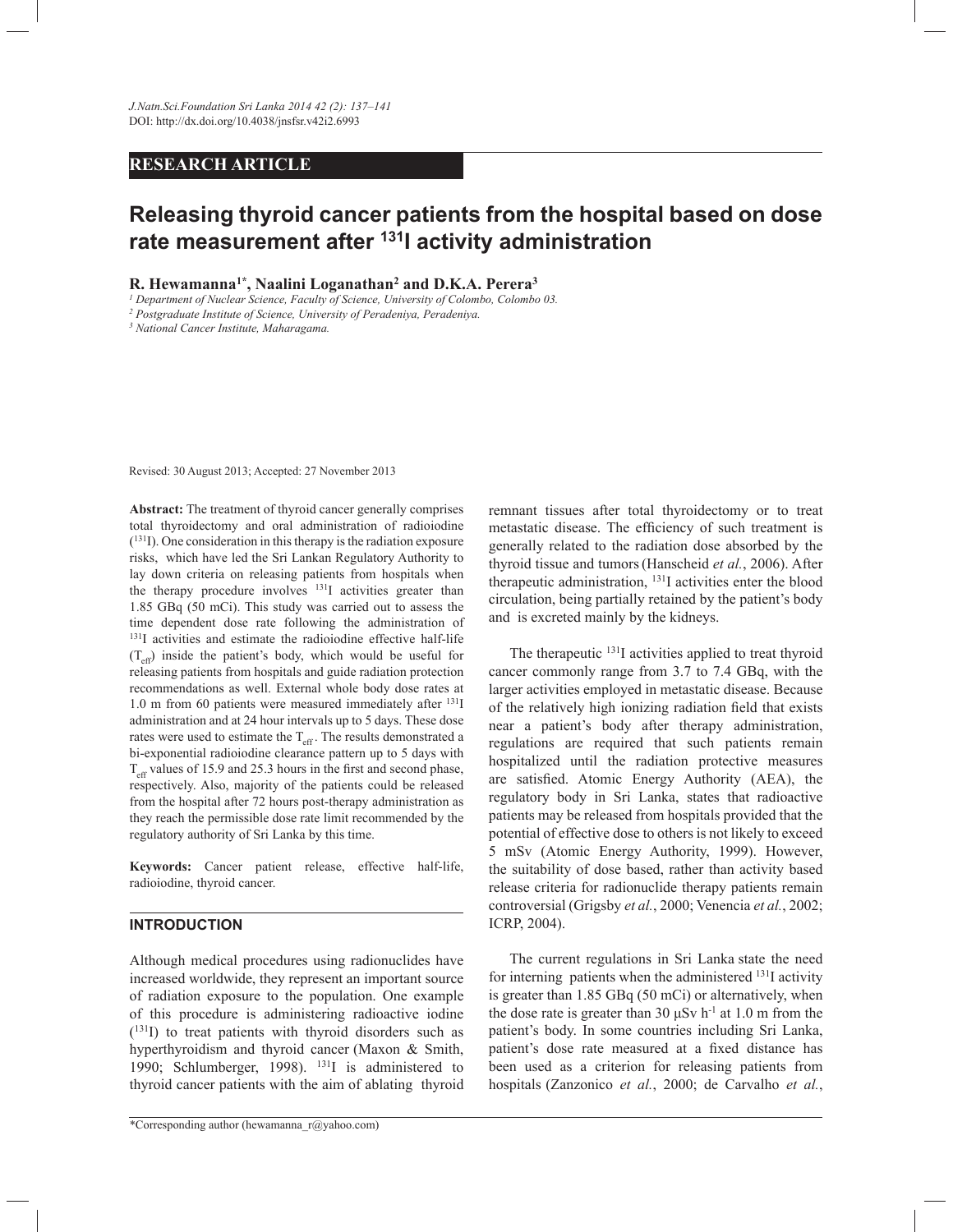2009). Assessing this radiation exposure or the dose rate permits estimation of radioactive iodine inside a patient's body as a function of time post-therapy administration (Thomas *et al.*, 1980). This helps the licensee to calculate the potential of radiation dose to others by means of <sup>131</sup>I effective half-time  $(T_{\text{eff}})$  inside a patient's whole body.

 The objective of the present study was to assess the time dependent dose rate following <sup>131</sup>I administration in thyroid cancer treatment to estimate the  $T_{\text{eff}}$  and establish recommendations regarding the time necessary for the patients to be hospitalized in isolated wards at the National Cancer Institute, Maharagama (NCI).

#### **METHODS AND MATERIALS**

The study population comprised 60 patients (40 women and 20 men) who required hospitalization to treat thyroid cancer with <sup>131</sup>I. All the patients had previously submitted to total or near-total thyroidectomy before receiving <sup>131</sup>I therapy to ablate residual thyroid tissues or to treat metastatic disease. The patients were without any documented renal insufficiency or other medical conditions, which could alter the iodine excretion from their bodies. Thyroid hormone replacement therapy had been discontinued for an appropriate period (4 − 6 weeks) to assure adequate hypothyroidism state when <sup>131</sup>I activity was administered. All the patients were furnished with a written instruction guide to follow during the inpatient therapy and advised to hydrate themselves with copious fluid intake. The fluid intake and urine output volumes were not measured as the goal of this study did not address these points.

 Immediately after <sup>131</sup>I administration, dose rates from the patients were measured using a radiation detector (Mini Rad Series 1000, C0002723), which was previously calibrated in  $\mu Sv$  h<sup>-1</sup>. In each measurement, the dose rates at 1.0 m from the neck area (anterior, posterior, left and right directions) were recorded while the patient was in a seated position. Subsequent similar sets of dose rates were recorded after 1, 24, 48, 72 and 120 h post-therapy administration. All the measurements were taken after emptying the bladder and background radiation was subtracted from the data. The average value for each dataset (dose rates from all directions) was used in  $T_{\text{eff}}$ and  $^{131}$ I activity calculation as this methodology seems less sensitive to iodine distribution inside a patient's body. The routine procedure adopted by the hospital for these patients were strictly followed and no change was made to accommodate the present study.

## **RESULTS**

The mean <sup>131</sup>I activity administered to the patients was 4.9 GBq. Table 1 shows the mean dose rates measured at 1.0 m from the patients and at different times of post-<sup>131</sup>I administration. All the patients were released from the hospital on the 5<sup>th</sup> day. One example of the variation of the dose rate with time is given in Figure 1. This figure indicates that the dose rate decays in a bi-exponential manner where a fast clearance phase is followed by a slower one. The mean  $T_{\text{eff}}$  to all patients obtained by means of MATLAB software were 15.8  $(\pm 3.1)$  and 25.5  $(\pm 5.8)$  hours for the initial fast and the second slower clearance phase, respectively. The  $T_{\text{eff}}$  values calculated for each patient are given in Figure 2. It is possible to extract from this figure, that for the initial phase 58 % of the patients had a  $T_{\text{eff}}$  value between 11 and 15 hours, and 32 % between 16 and 20 hours. For the slower phase these values are 43 % between 21 and 25 hours and 42 % between 16 and 20 hours, respectively. A comparison between the mean  $T_{\text{eff}}$  for all the patients and previously reported values are given in Table 2.



Figure 1: Pattern of clearance of body burden with administered <sup>131</sup>I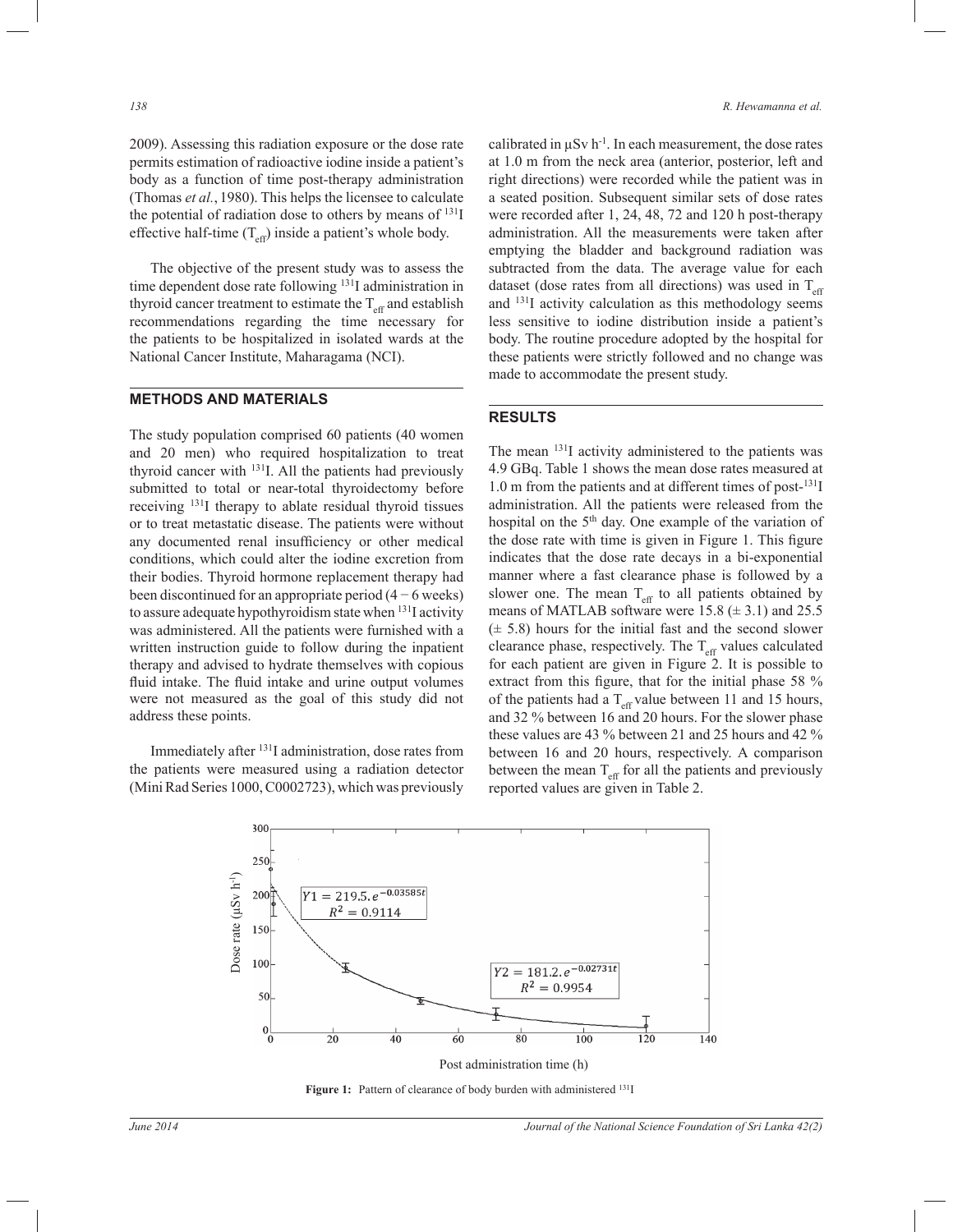**Table 1:** Dose rate  $[\mu Sv \, h^{-1}]$  measured at 1.0 m from patients (n = 60) as a function of time of post-<sup>131</sup>I activity administration



**Figure 2:** Distribution of effective half-time  $(T_{\text{eff}})$  for the two phases

**Table 2:** Comparison of  $T_{\text{eff}}$  from this study and from current literature

| Study                                   | First phase          | Second phase         |
|-----------------------------------------|----------------------|----------------------|
|                                         | $T_{\text{eff}}$ (h) | $T_{\text{eff}}$ (h) |
| Present study ( $n = 60$ )              | 15.9                 | 25.3                 |
| Ravichandran <i>et al.</i> ( $n = 69$ ) | 14.4                 | 22                   |
| Barrington <i>et al.</i> ( $n = 86$ )   | 12.0                 | 101.7                |
| Tabei <i>et al.</i> $(n = 562)$         | 11.76                | 38.64                |

n = number of subjects studied

## **DISCUSSION AND CONCLUSION**

Surgical resection of the thyroid gland followed by <sup>131</sup>I therapy has long been the standard treatment for differentiated thyroid cancer. The  $^{131}I$  T<sub>eff</sub> in total body of the patients with intact thyroid gland is generally estimated as 5.5 d (132 h), but in thyroidectomized patients this value is much shorter (Ravichandran *et al.*, 2010).

The method used in this study to estimate the  $T_{\text{eff}}$ was based on dose rate measurements performed during actual treatments of thyroid cancer patients. This method is somewhat crude compared to biokinetic studies where the metabolized and eliminated iodine is accounted.

However, the external dose rate method is operationally relevant since it is based on measurements of a quantity of interest in radiation protection. The principal source of error in the exposure rate measurement was probably the inaccuracy in the distance between the patient's body axis and the radiation detector.

 In this study the mean dose rate measured at 1.0 m from the patients is presented with a range of values (Table 1) as a consequence of many variables involved such as the administered <sup>131</sup>I activity, different patients' gender, age and body weight. However, these dose rates constitute an important information for radiation protection purposes because they are directly linked to the risk involved in the management of thyroid cancer patients after receiving <sup>131</sup>I therapy.

 In the current study the dose rate from patients decreased in a bi-exponential pattern, where there is a fast clearance of radioiodine in the first day post-<sup>131</sup>I administration and a slower clearance after this time. The fast clearance could be partially explained by the biokinetic of <sup>131</sup>I inside the patient's body once the maximum dose rate is measured immediately after the ingestion of <sup>131</sup>I capsule by the patient and, after dissolved, the  $^{131}I$  activity is diluted throughout the body, in this way changing the geometry of the source, and being partially shielded by the patient's body. Also,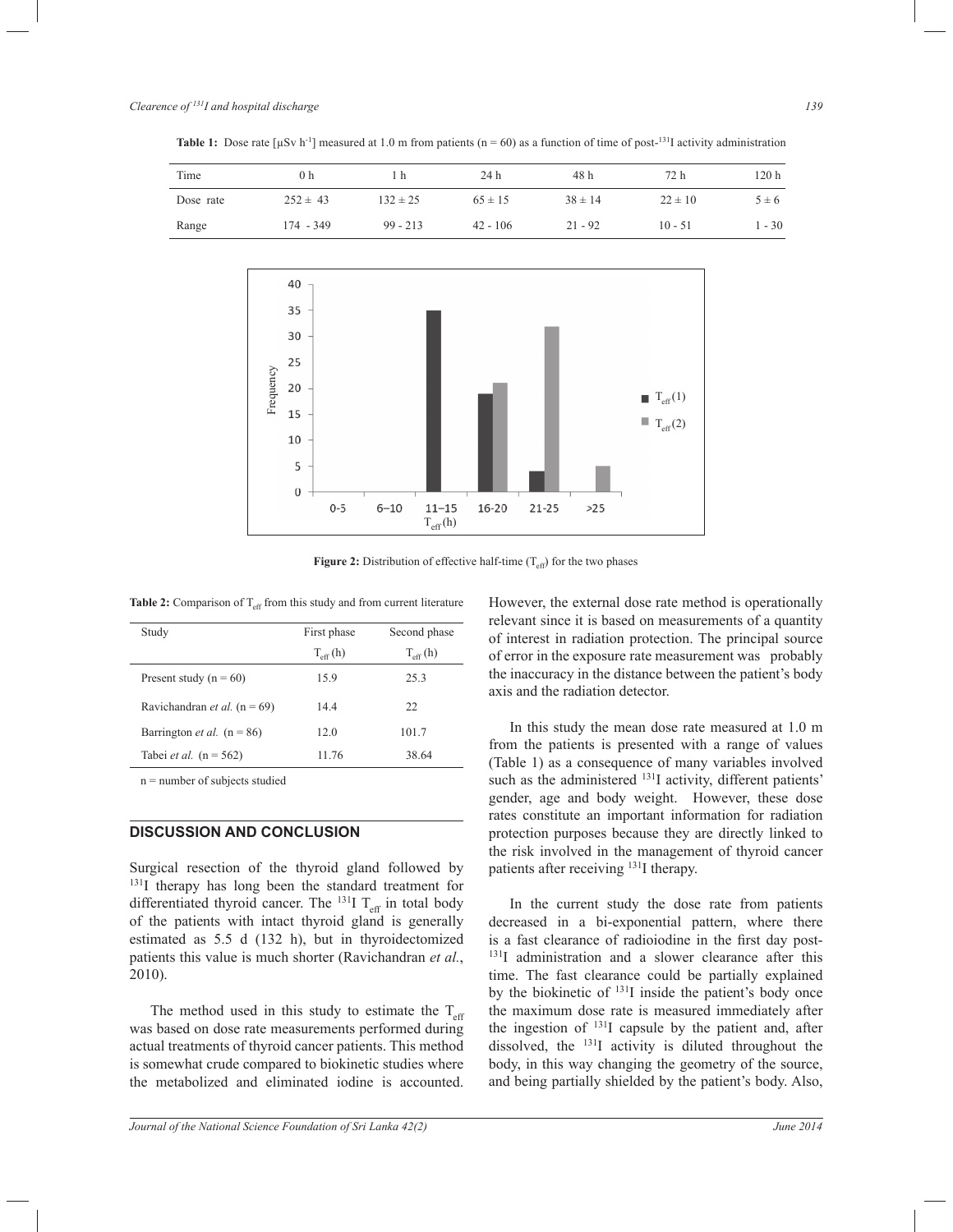the rapid clearance in the first phase corresponds to the urinary excretion of inorganic radioiodine, whereas the second phase corresponds to the organified <sup>131</sup>I with a slow excretion, although organification of  $131I$  is minimal in thyroidectomized patients(Shahhosseini *et al.*, 2004). In a similar study by Barrington *et al.* (1996) with 86 patients, a bi-exponential pattern was found and the correspondent values for  $T_{\text{eff}}$  in the first and second phase were 0.50 ( $\pm$  0.09) and 4.28 ( $\pm$  1.55) days, respectively. In the study by Ravichandran *et al.* (2010), the reported values were 14.4 and 22.0 hours, respectively. The results from the present work, i.e. 15.9 and 25.3 hours, respectively (Table 2), are in agreement with both these studies.

 Some researchers have revealed a tri-exponential clearance pattern on differentiated thyroid cancer patients (Castronovo *et al.*, 1983; Sasikala *et al.*, 1996), but such a difference in the clearance model may be related to the datasets used for  $T_{\text{eff}}$  calculation, the methodology applied for dose rate measurement, population size, patients' characteristics and other factors. Furthermore, it is possible that the  $T_{\text{eff}}$  value decreases in both phases according to the <sup>131</sup>I activity administered to patients as reported by Tabei *et al.* (2012) in a study with 562 patients and dosages of  $^{131}$ I ranging from 3.7 GBq (100 mCi) to 9.25 GBq (250 mCi). It was not possible to show this difference in our study due to the small sample size.

 According to Pacilio *et al.* (2005), about 80 % of the administered <sup>131</sup>I activity is eliminated from a patient's body within 48 hours, while Thompson (2001) reported that between 35 % and 75 % is eliminated within the first 24 hours after administration in a majority of patients.

 At the National Cancer Institute (NCI) of Sri Lanka, all the patients are discharged from the hospital only when the dose rate measured at 1.0 m from their bodies is less than 30  $\mu$ Sv h<sup>-1</sup>. Our experiment has demonstrated that the isolation time depends on the  $T_{\text{eff}}$  value instead of the administered  $^{131}$ I activity. The results of this study have indicated that in 48 hours post- $131$  therapy the remaining radioiodine activity in a patient's body is almost always less than 1.85 GBq (50 mCi); only four patients presented a dose rate greater than 30  $\mu Sv$  h<sup>-1</sup> at this time. This suggests that a majority of the patients could be discharged from the hospital on the third day of the post-therapy administration, without a significant radiation risk to the public or family members. If the logistic of interning patients is optimized, several advantages may appear such as reducing therapy costs and increasing psychological benefits for the patients and their families. The current practice at the NCI is to discharge all patients after the fifth day post-therapy, but

releasing the patients based on dose rate measurement would help to optimize this procedure while complying with the AEA regulations.

#### **REFERENCES**

- 1. Atomic Energy Authority of Sri Lanka (1999). *Atomic Energy Safety Regulations No.1 of 1999, Regulations on Ionizing Radiation Protection*, pp. 61 − 68. Atomic Energy Authority of Sri Lanka, Orugodawatta, Wellampitiya.
- 2. Barrington S.F., Kettle A.G., O'Doherty M.J., Wells C.P., Somer E.J. & Coakley A.J. (1996). Radiation dose rates from patients receiving iodine-131 therapy for carcinoma of the thyroid. *European Journal of Nuclear Medicine* **23**:  $123 - 130$ .

DOI: http://dx.doi.org/10.1007/BF01731834

- 3. Castronovo F.P. Jr, Beh R.A. & Veilleux N.M. (1983). Dosimetric considerations while attending hospitalized I-131 therapy patients. *Journal of Nuclear Medicine Technology* **10**: 157 − 160.
- 4. de Carvalho J.W., Sapienza M., Ono C., Watanabe T., Guimaraes M.I., Gutterres R., Marechal M.H. & Buchpiguel C. (2009). Could the treatment of differentiated thyroid carcinoma with 3.7 and 5.55 GBq of (<sup>131</sup>I) NaI, on an outpatient basis be safe? *Nuclear Medicine Community*  **30**: 533 − 541.
- 5. Grigsby P.W., Siegel B.A., Baker S. & Eichling J.O. (2000). Radiation exposure from outpatient radioactive iodine (<sup>131</sup>I) therapy from thyroid carcinoma. *Journal of the American Medical Association* **283**: 2272 − 2274. DOI: http://dx.doi.org/10.1001/jama.283.17.2272
- 6. Hanscheid H., Lassmann M., Luster M., Thomas S.R., Pacini F., Ceccarelli C., Ladenson P.W. & Wahl R.L. (2006). Iodine biokinetics and dosimetry in radioiodine therapy of thyroid cancer: procedures and results of a prospective international controlled study of ablation after rhTSH or hormone withdrawal. *Journal of Nuclear Medicine* **47**: 648 − 654.
- 7. International Commission on Radiological Protection. (ICRP) (2004). Release of patients after therapy with unsealed radionucides. *Annals of ICRP* **34** (v-vi):  $1 - 79$ .
- 8. Maxon H.R. & Smith H.S. (1990). Radioiodine-131 in the diagnosis and treatment of metastatic well differentiated thyroid cancer*. Endocrinology Metabolism Clinics of North America* **19**: 685 − 719.
- 9. Pacilio M., Bianciardi L., Panichelli V., Argiro G. & Cipriani C. (2005). Management of <sup>131</sup>I therapy for thyroid cancer, cumulative dose from in-patients, discharge planning and personnel requirements. *Nuclear Medicine Community* **26**: 623 − 631.
- 10. Ravichandran R., Binukumar J. & Saadi A.A. (2010). Estimation of effective half life of clearance of radioactive Iodine (<sup>131</sup>I) in patients treated for hyperthyroidism and carcinoma thyroid. *Indian Journal of Nuclear Medicine* **25**:  $49 - 52$ .

DOI: http://dx.doi.org/10.4103/0972-3919.72686

11. Sasikala A.C., Radhakrishnan E.R., Rao P.N., Devaru S., Jayasree U., Supe S.S. & Ravichandran R. (1996).